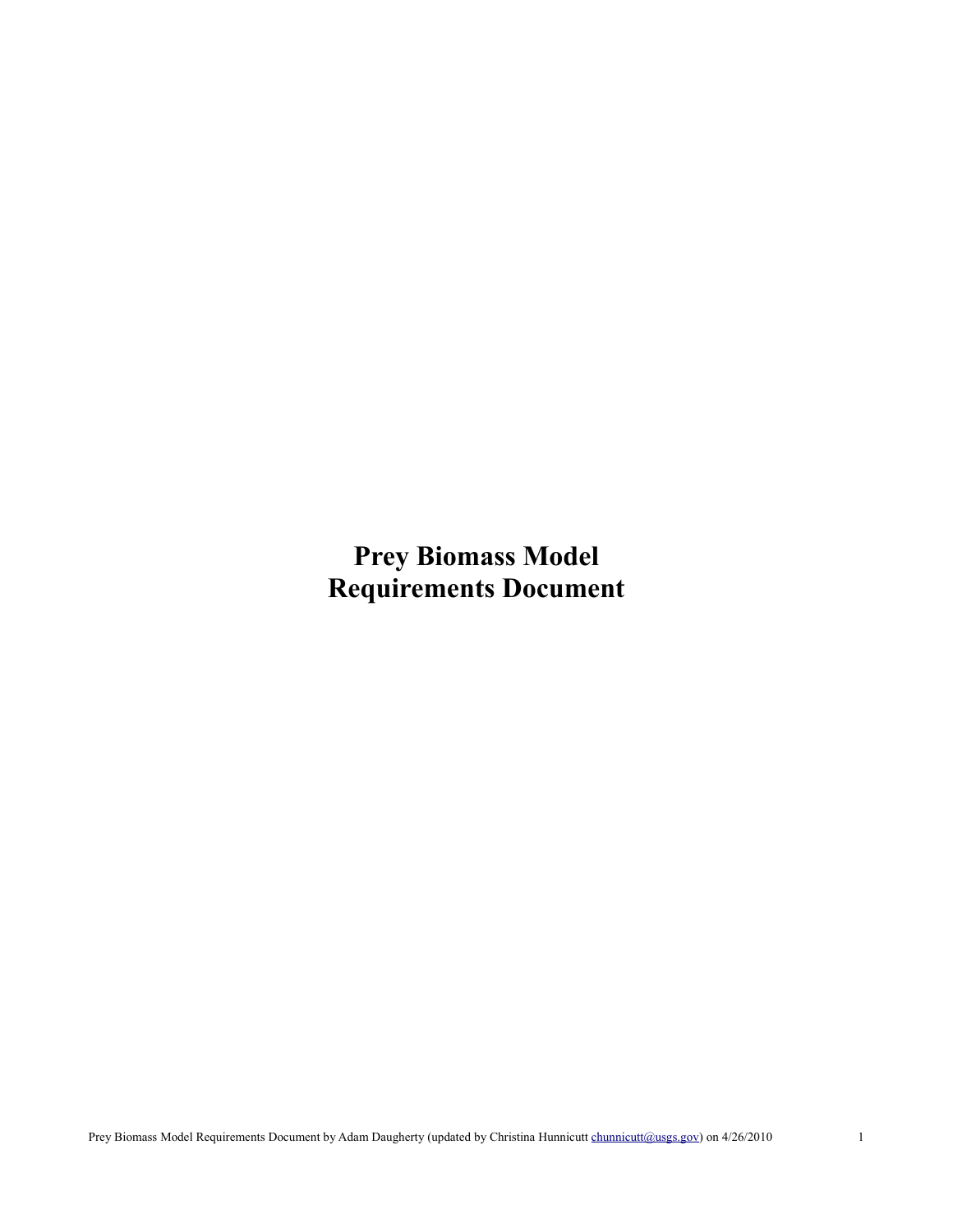## **Inputs**

Two input files are needed to generate the model results. The first input is Water Depth measured in centimeters. The second input is Salinity measured in parts per thousand. Both of these inputs are a series of time steps of maps. All of these maps (in both inputs) must have the exact same shape, scale, geographical location, and coordinate system for the model to work as formulated in this document. Both inputs must cover the same time steps, and the interval between these time steps must be exactly one day, with no time steps between the first and last missing (in other words, the inputs should be contiguous). There must be at least 300 days of input data for outputs to be generated. All inputs must have data whose values are in the units enumerated above for the formulation of the model containing in this document to be directly implementable as it exists. If any of the above is not true, this document must be reformulated to take the differences into account before the model can be adapted.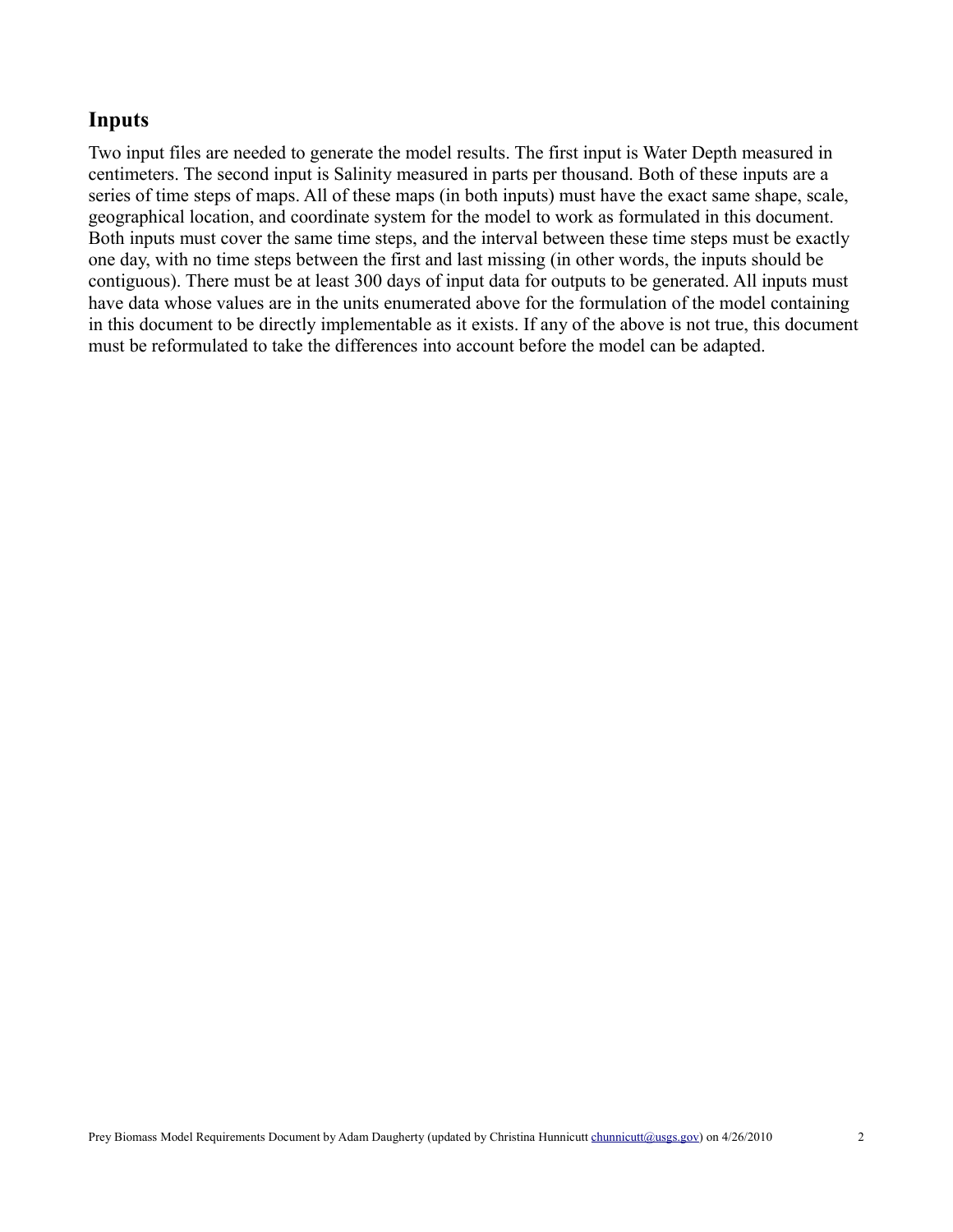# **Outputs**

A number of outputs will be produced by the model. Some of these outputs are model results, while other outputs exist to verify both the model results and examine the causes and factors which led to the results. The outputs to be produced by the model are listed in and generally described by the following table:

| Output                             | Inputs                                                                                                                                                                |
|------------------------------------|-----------------------------------------------------------------------------------------------------------------------------------------------------------------------|
| 90-Day Low Salinity Day<br>Count   | Salinity                                                                                                                                                              |
| Mean 300-Day Depth                 | Water Depth                                                                                                                                                           |
| 90-Day Depth Standard<br>Deviation | Water Depth                                                                                                                                                           |
| 60-Day Low Depth Day Count         | Water Depth                                                                                                                                                           |
| Continuous High Depth Day<br>Count | Water Depth                                                                                                                                                           |
| Raw Biomass                        | Water Depth, 90-Day Low Salinity Day Count,<br>Mean 300-Day Depth, 90-Day Depth Standard<br>Deviation, 60-Day Low Depth Day Count,<br>Continuous High Depth Day Count |
| Biomass Index                      | Raw Biomass                                                                                                                                                           |

The **Output** column contains the name of the output to be produced. The method by which each of these is to be produced is described in the Process section. The **Inputs** column lists the items which comprise the output (e. g. the 90-Day Low Salinity Day Count is a function of the Salinity data, and whenever the Salinity data is changed, the 90-Day Low Salinity Day Count will also change). All of these outputs will be on sets of time steps which are (either proper or improper) subsets of the set of time steps of the inputs. All of these outputs are maps that have the same exact shape, scale, geographical location, and coordinate system as the input layers.

For the purposes of output validation, all inputs used should be recorded alongside the outputs.

## **90-Day Low Salinity Day Count**

The 90-Day Low Salinity Day Count is a function of the Salinity input. A single map is produced for each day of the Salinity input after the 89<sup>th</sup> day of the Salinity time series. This output contains cells whose values are a count of the total number of days in the last 90 days (including the day for which the output is being generated) during which the cell had a Salinity less than 5 parts per thousand.

## **Mean 300-Day Depth**

The Mean 300-Day Depth is a function of the Water Depth input. A single map is produced for each day of the Water Depth input after the 299<sup>th</sup> day of the Water Depth time series. This output contains cells whose values are the arithmetic mean of the values in that cell in the Water Depth time series for the last 300 days (including the day for which the output is being generated).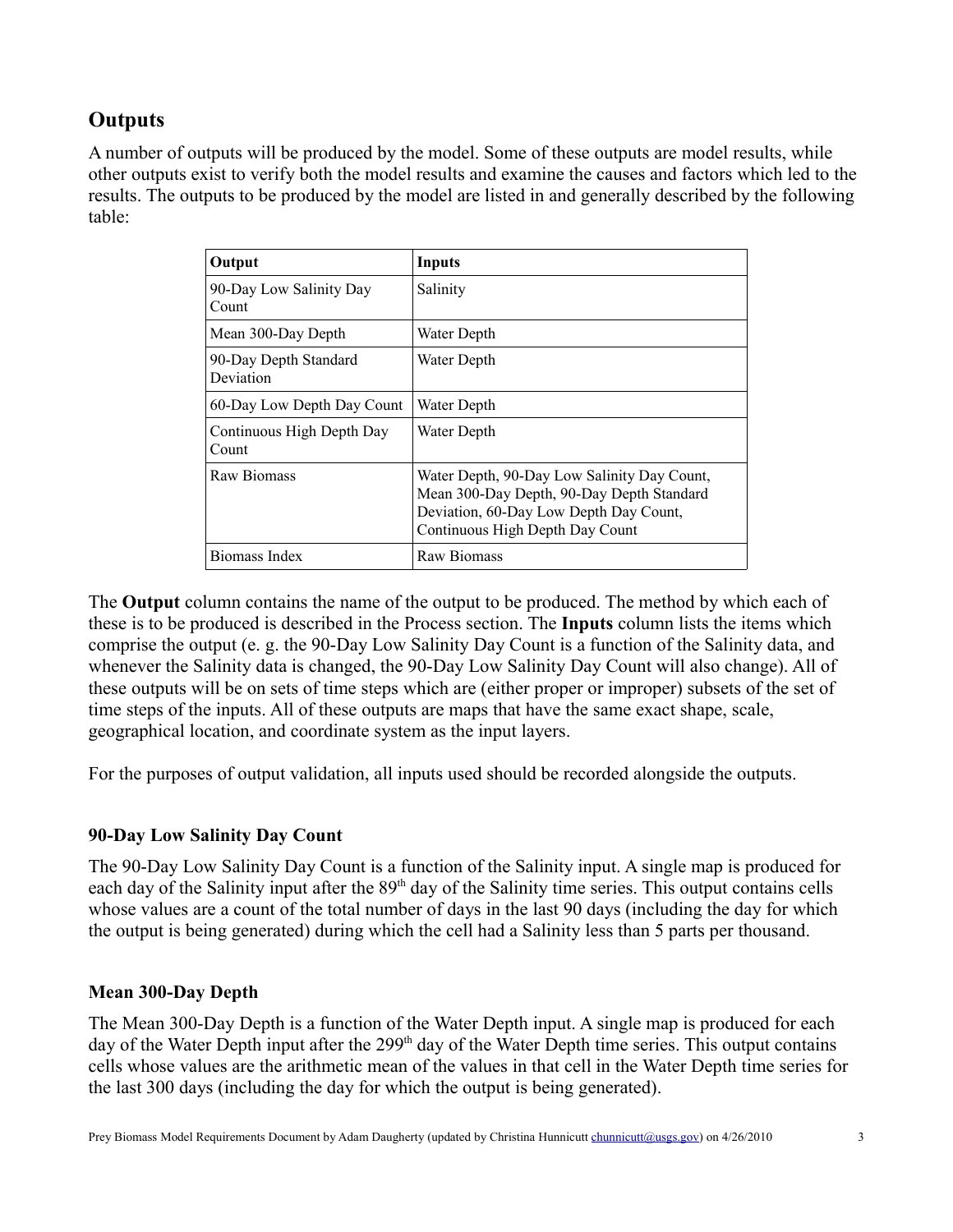#### **90-Day Depth Standard Deviation**

The 90-Day Depth Standard Deviation is a function of the Water Depth input. A single map is produced for each day of the Water Depth input after the 89<sup>th</sup> day of the Water Depth time series. This output contains cells whose values are the standard deviation of all values in that cell in the Water Depth time series for the last 90 days (including the day for which the output is being generated).

## **60-Day Low Depth Day Count**

The 60-Day Low Depth Day Count is a function of the Water Depth input. A single map is produced for each day of the Water Depth input after the 59<sup>th</sup> day of the Water Depth time series. This output contains cells whose values are a count of the total number of days in the last 60 days (including the day for which the output is being generated) during which the cell had a Water Depth less than 5 centimeters.

## **Continuous High Depth Day Count**

The Continuous High Depth Day Count is a function of the Water Depth input. A single map is produced for each day of the Water Depth input. This output contains cells whose values are a count of the total number of days directly prior to the day for which the output is being generated during which the cell continuously had a Water Depth greater than 13.1 centimeters. In other words, the output for the first day should be zero, and the output for every day thereafter should have a value of zero if the cell has a Water Depth less than or equal to 13.1 centimeters on the previous day, or the cell should have a value equal to the Continuous High Depth Day Count output for the previous day plus one, if the cell for the previous day has a Water Depth greater than 13.1 centimeters.

#### **Raw Biomass**

The Raw Biomass is a function of the Water Depth input and the 90-Day Low Salinity Day Count, Mean 300-Day Depth, 90-Day Depth Standard Deviation, 60-Day Low Depth Day Count, and Continuous High Depth Day Count outputs. A single map is produced for each day after the  $299<sup>th</sup>$  day of the Water Depth time series. This output is equal to:

|     | 0.0013   | . 90-Day Low Salinity Day Count   |
|-----|----------|-----------------------------------|
|     | 0.037    | $\cdot$ Mean 300-Day Depth        |
|     | $-0.041$ | · 90-Day Depth Standard Deviation |
|     | $-0.02$  | · Water Depth input               |
|     | $-0.01$  | • 60-Day Low Depth Day Count      |
| $+$ | 0.0013   | · Continuous High Depth Day Count |
|     | 101      |                                   |

where each parameter is the output or input for the day for which the Raw Biomass is being calculated, where all additions and multiplications are performed cell-wise.